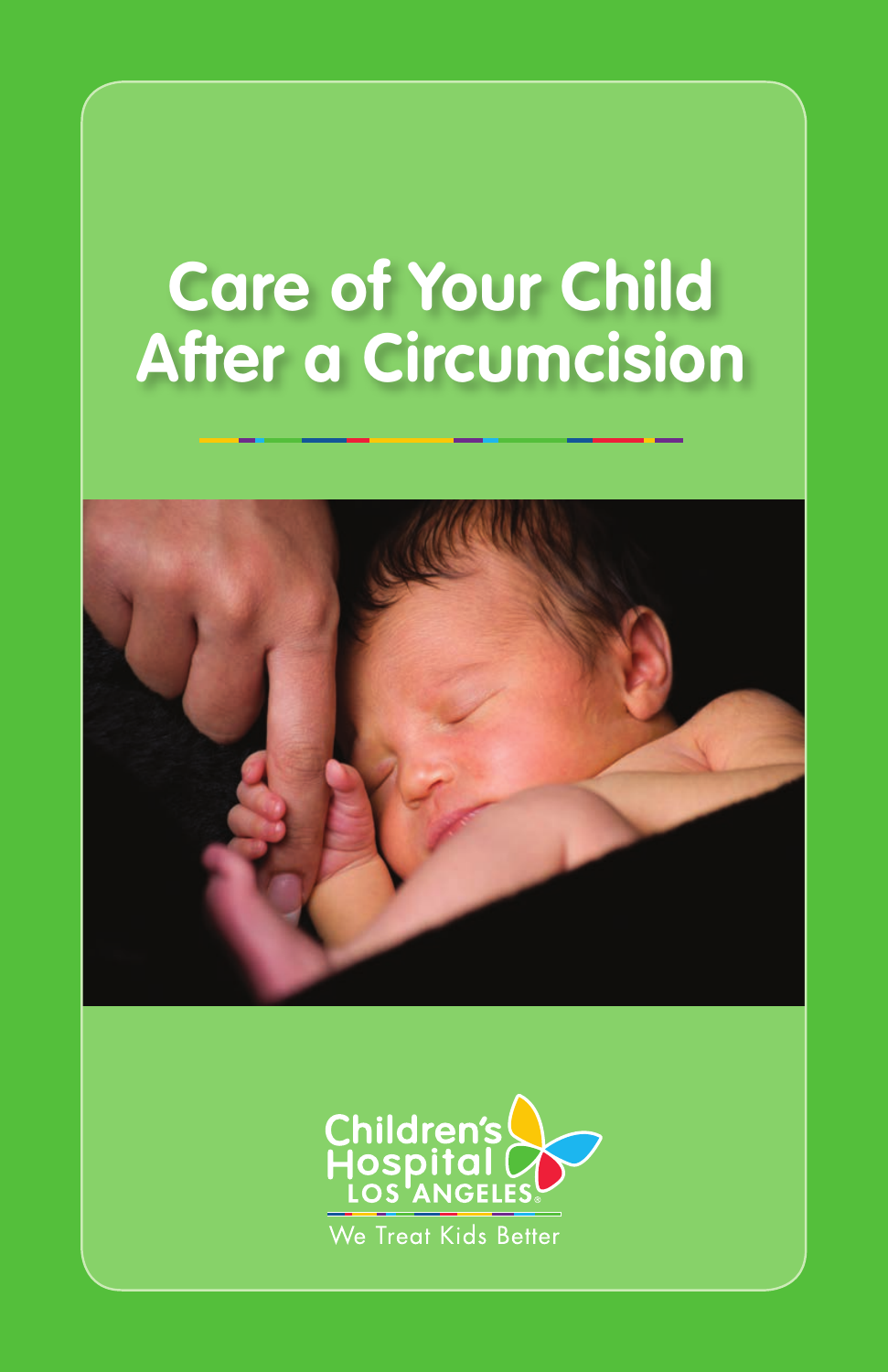## **Care of Your Child After a Circumcision**

Circumcision is a way that doctors take off the foreskin of the penis.

## **What to expect**

It is normal to have some discomfort at home especially at the wound sites. This typically lasts for a few days.

You should expect to see swelling of the skin of the penis. You may see golden brown or straw colored discharge from the edges of the wound. Sometimes this will form into a crust.

You may also see some bleeding. This is most common in the first few days. If it is anything more than a few drops or staining of the diaper, simply hold firm pressure on the wound for 3–6 minutes and repeat as necessary.

# **Activity**

#### • Toddlers

 Quiet, normal play, such as walking and going outside with a parent watching the child, is OK.

 No rough play or straddling toys, such as rocking horses or bikes, for at least 4 to 8 weeks after surgery.

#### • Babies

 Babies can keep doing the same things as before surgery, such as using an infant swing or infant seat.

## **Bathing**

• Give your child a sponge bath for the first 2 days after the surgery.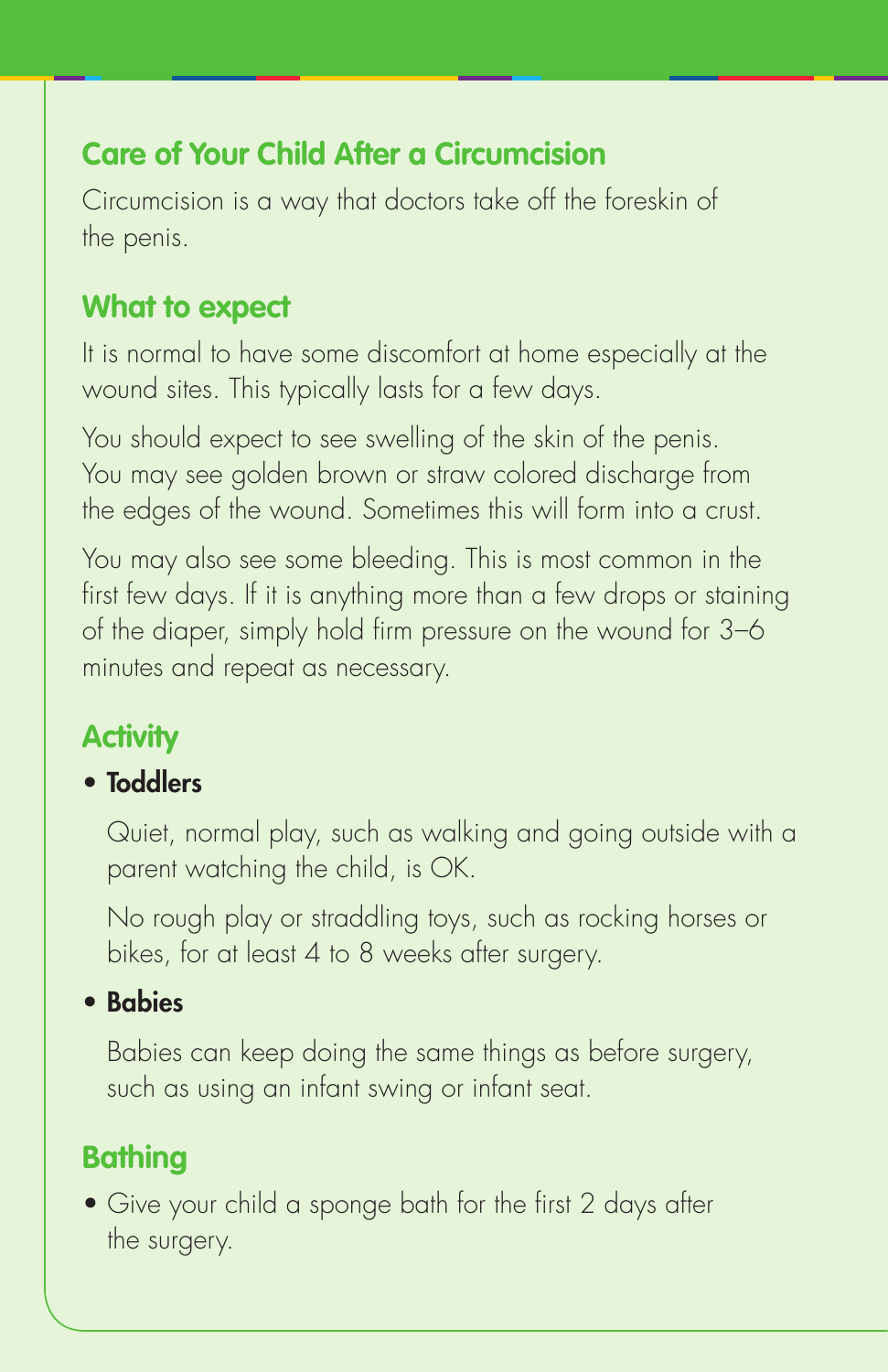- Do not have him sit in the bathtub. Instead, use a clean washcloth and warm water to clean him.
- Unless your doctor tell you to wait: 3 days after the surgery give him short regular baths until the stitches have fallen off.
- If a bandage was used, it can be removed the day after surgery.
- It will usually take 4 to 6 weeks for the sutures to dissolve completely.
- Do not use very warm or hot water.

#### **Pain/Medications**

- Give your child acetaminophen (such as Tylenol®) as needed for pain.
- For pain that does not go away with plain acetaminophen, give your child acetaminophen (Tylenol®) with codeine or Lortab instead of regular acetaminophen at the next dose (if ordered by your doctor). Your doctor may order Oxycodone or other prescription pain medication. Use as ordered by the doctor.
- Do not give acetaminophen more times than recommended on the bottle or as ordered by the physician.



- Many over-the-counter medications also contain acetaminophen (Tylenol®). Tell your doctor if your child is taking other prescription or over-the-counter medications.
- Your doctor also may order ibuprofen for pain.